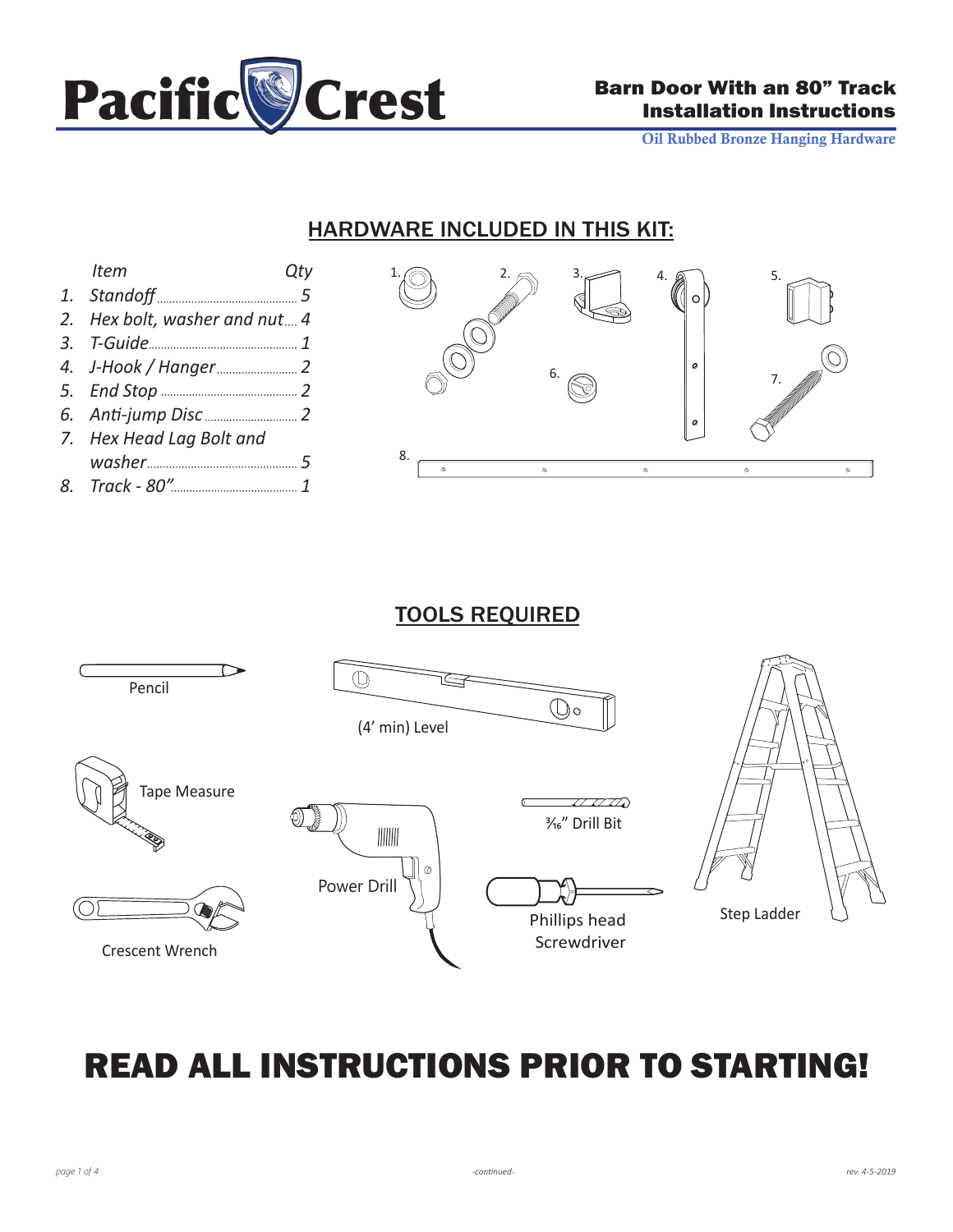### BEFORE GETTING STARTED: PRECAUTIONS

- Please wear safety gear appropriate to the tools being used. Eye protection should be used at all times. 1. Failure to use protective eye gear can result in serious injury. ALWAYS wear proper safety gear when operating power tools.
- 2. Always ensure you have ample space to operate power tools with complete control of the power tool.
- 3. Barn Door installation requires the install of anti-jump discs as well as end stops to ensure the door cannot come off the track. Failure to properly install these safety items could cause serious injury or even death. These items are required for safe operation of this Barn Door hardware.
- The Door(s) are heavy and should be lifted by 2 people at all times. Mishandling of heavy objects (i.e., 4. doors) may cause loss of balance resulting injury. Always take precautions in assuring proper balance before moving the door(s). Safety shoes should also be worn in order to prevent injury.
- 5. The doors roll on the track which can create pinch points (hair, finger, clothing, etc.).
- Take care in not catching fingers in door opening when sliding the door closed. 6.

#### PRIOR TO INSTALLING HARDWARE

- 1. Ensure door clearances. (figure 1).
- 2. Install flat, no profile, head casing (not included with barn door hardware kit) securely mounted into the wall studs prior to installing the Barn Door hardware. The head casing should be a minimum of  $6\frac{1}{4}$ " tall x  $\frac{3}{4}$ " thick x 80" long (figure 2). This piece should be made of hardwood that can withstand 150lbs of weight. **IT IS CRITICAL this piece be secured to the studs and level for proper travel of the doors.**
- 3. Finish Head Casing prior to starting hardware install.

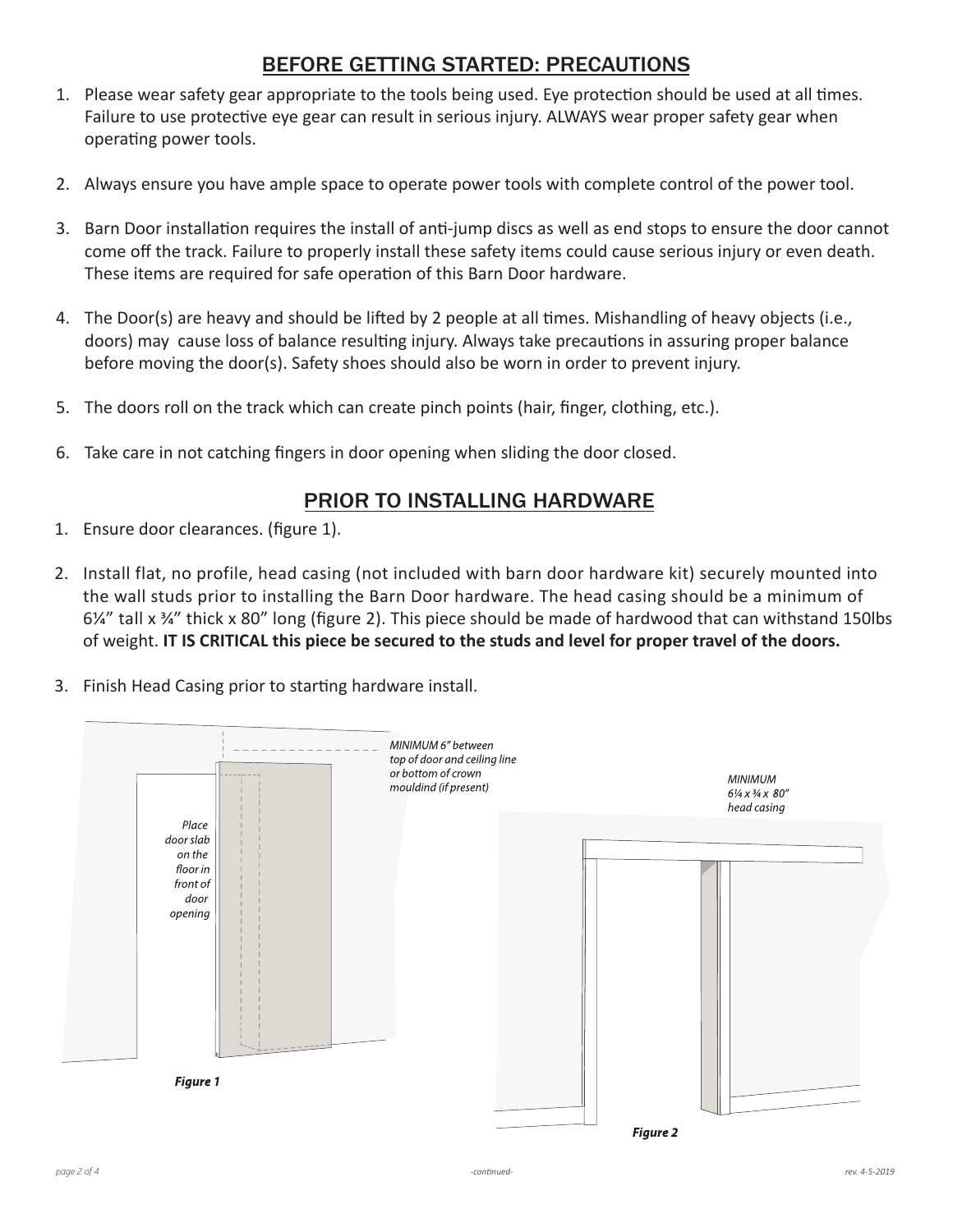#### TRACK INSTALLATION



Figure 6